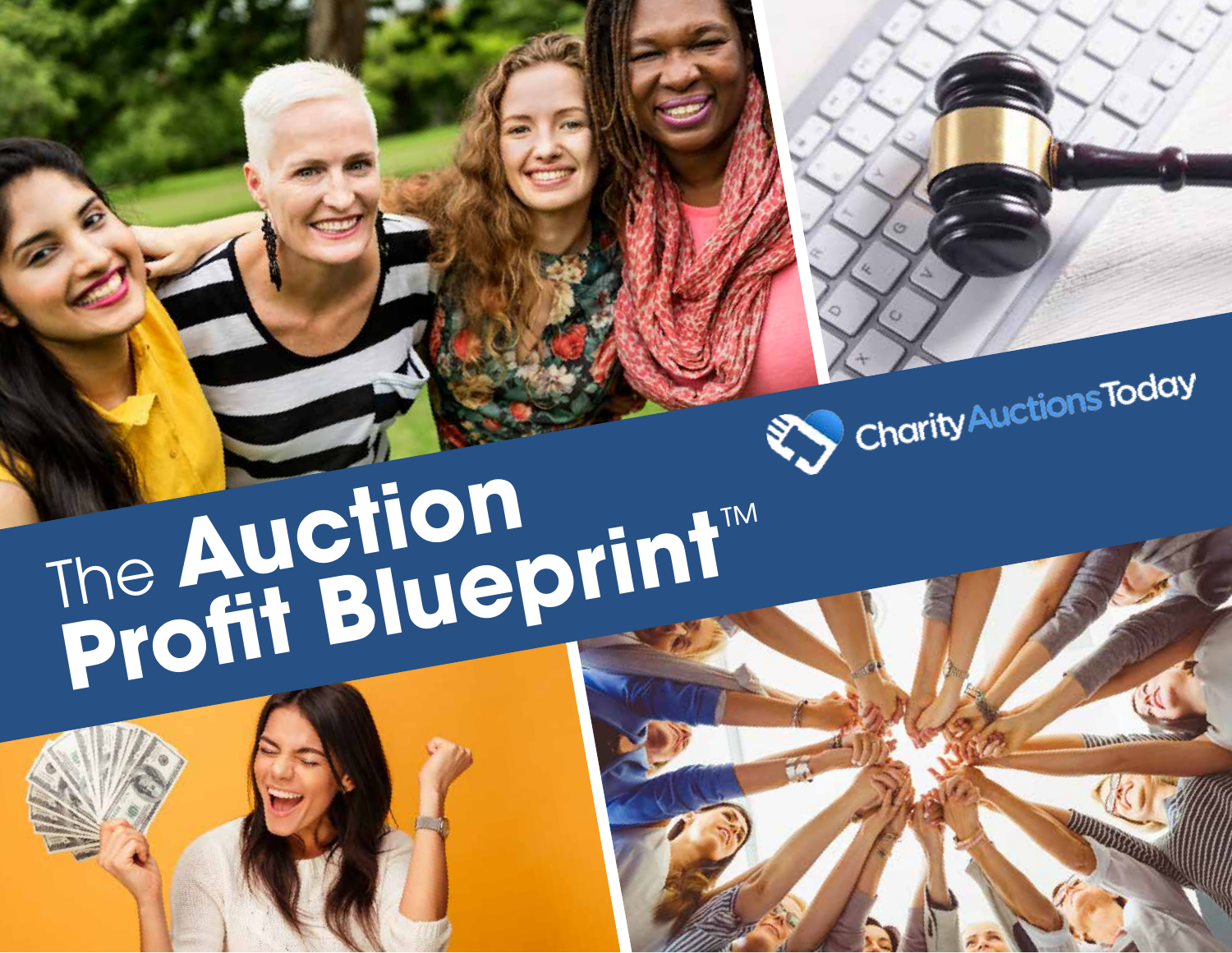# *AUCTION PROFIT BLUEPRINT*

Hi, my name is **Tom Kelly**, and I help Non-profits and Schools bring their charity auctions online to increase their exposure and profitability.

This Auction Profit Blueprint will help your organization bring your event into the 21 st century, broadening your auction's reach to include anyone with a computer or smart phone.

The end result: More bidders and MORE REVENUE.

Making big money for your charity is easier and faster than ever.

The time is now - take your event to a whole new level.

 $\n *ym*\n$ 

### Quick to Set Up, Easy to Manage

I want to show you how to build an effective online charity auction page that is easy to set up and is easy to manage.

Charity Auctions Today is the easiest online bidding platform for your bidders to use and it gets them excited to give to your organization.

You don't need to be a computer programmer to have an amazing auction. I'll show you how easy it is.

Welcome to the FUTURE of giving!

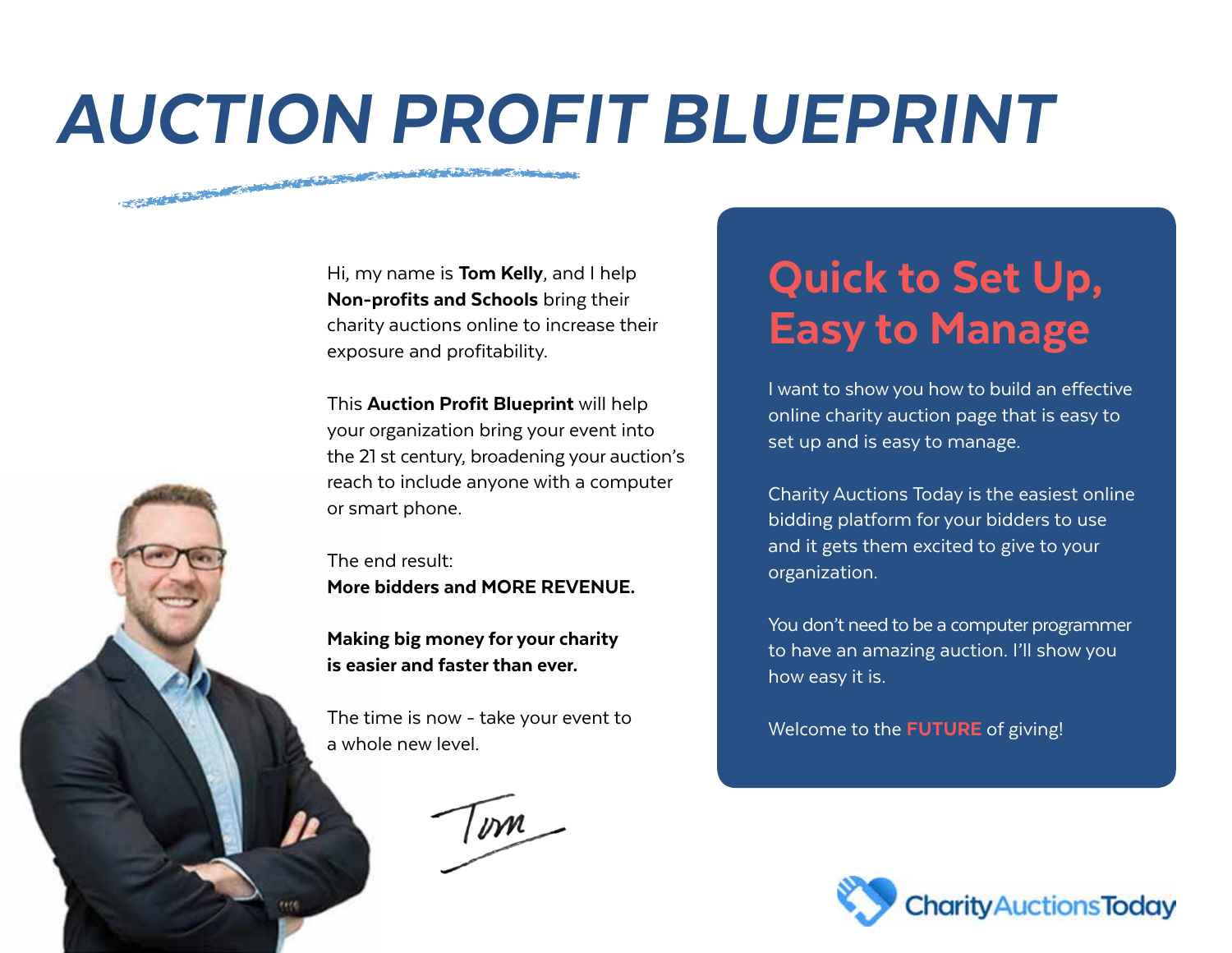### In 2020, online giving grew by 12.1%



Two-thirds of the charity community is concerned they will miss out on the HUGE opportunities for digital fundraising. With Charity Auctions Today, you won't need to worry.

Online giving has seen consistent year on year growth - generating over \$40.7 BILLION in revenue in 2020 alone. Every sector has seen, *at minimum*, a 6% increase in their revenues last year by providing their donors with the opportunity to give online.

Putting your cause on your target audience's desktop, laptop, tablet - or at their fingertips on their mobile phones - is *key* to increasing your visibility and engagement.

By following this **Auction Profit Blueprint** and making the leap to going to where your bidders are, you will get the results that can really *make a difference for your cause*.

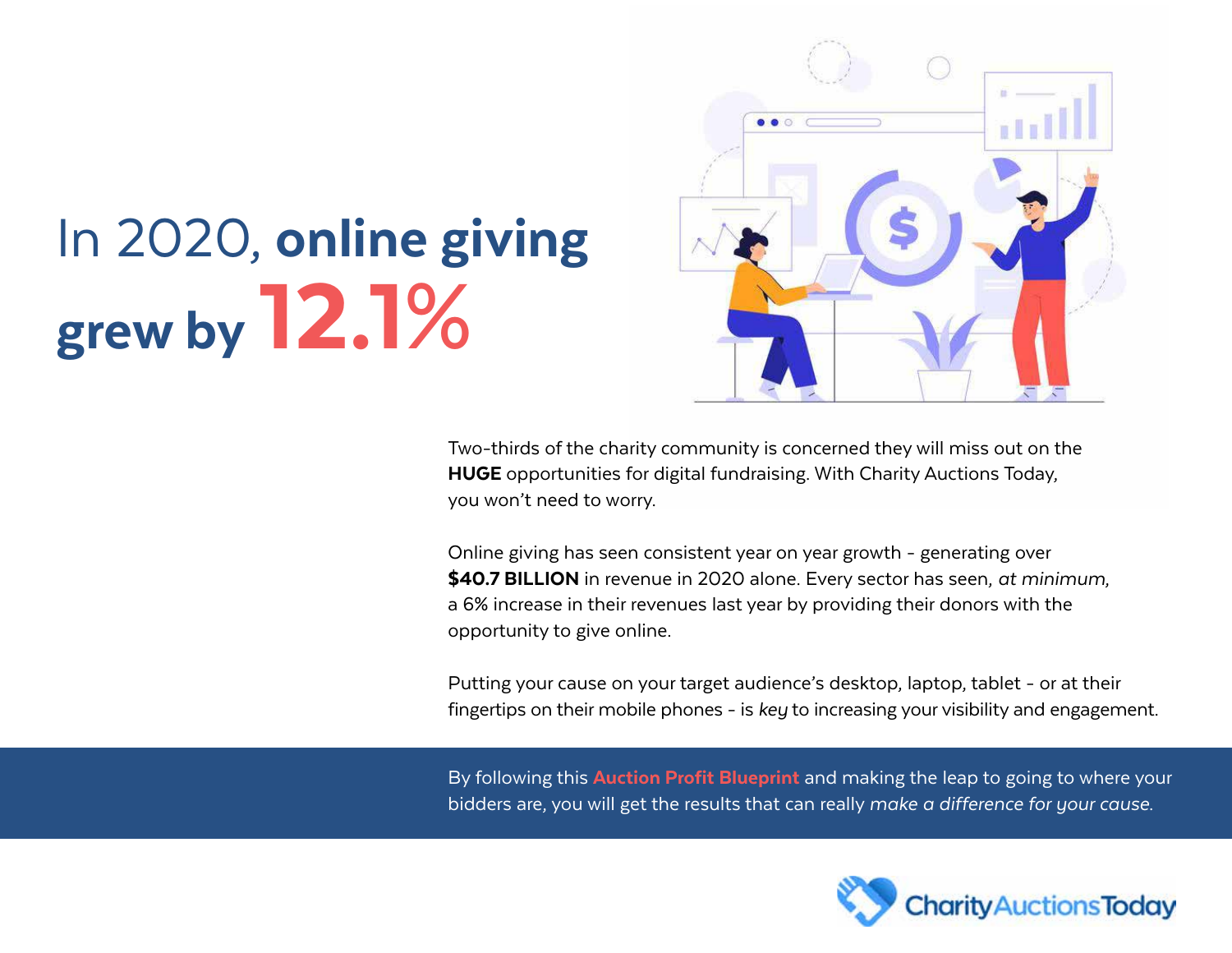### *INCREASE YOUR DONATIONS IN 4 EASY STEPS:*



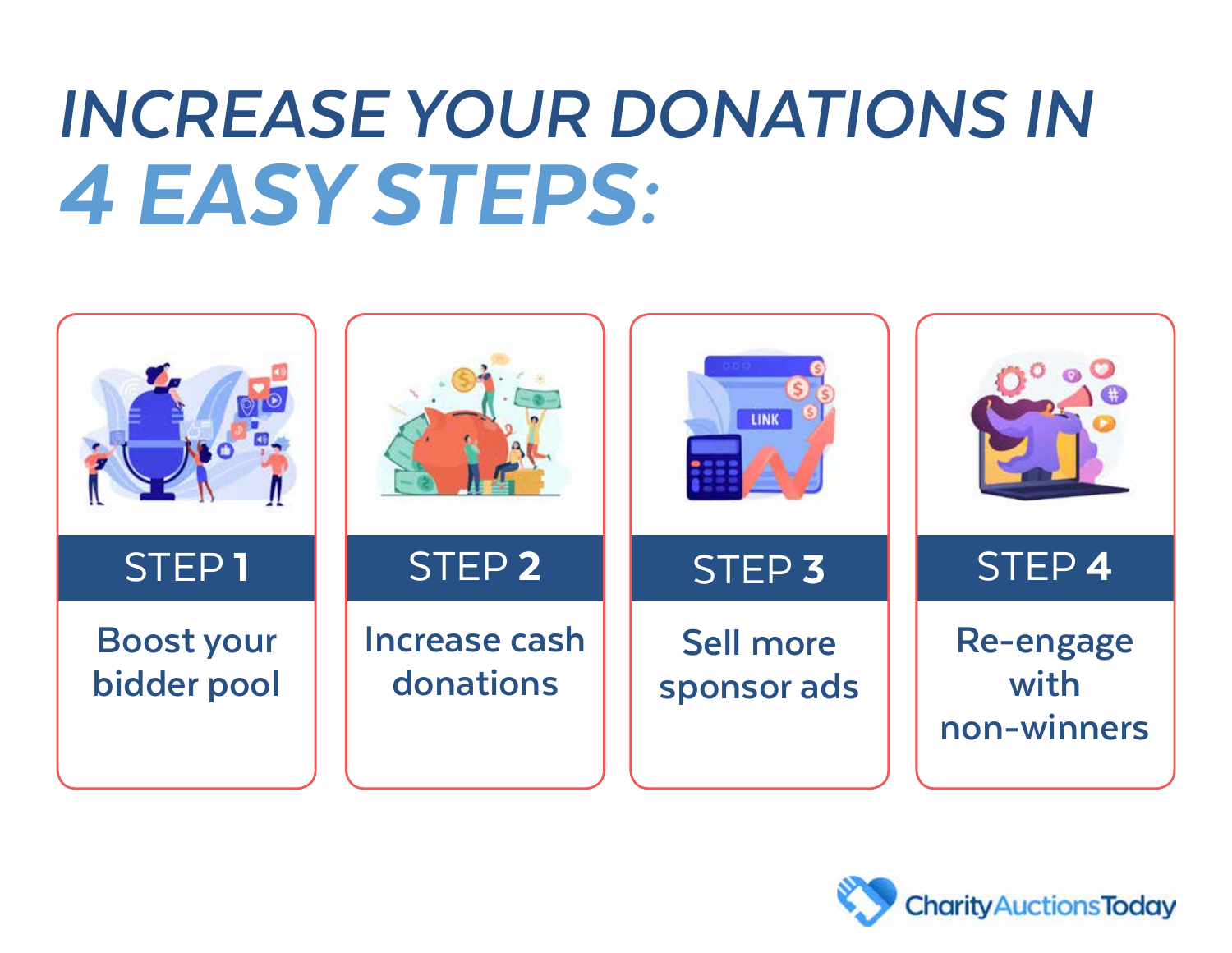

### STEP 1**:**

### *BOOST YOUR BIDDER POOL*

### Everyone loves an online auction.

Here's our BEST advice: Boosting your bidder pool is essential for maximizing your earning potential. The more your cause gains awareness, the more opportunities you provide for your audience to contribute.

When you're online, you can be where your bidders are instantly through the click of a button. Easily connect through social media, email, and text message to expand your reach and opportunities to earn.

Going where your bidders are shows you know how they prefer to communicate and receive information. It keeps you in touch and relevant to your community.

Using technology to promote your auction is the single most cost-effective and impactful way you can augment your earning potential. It's simple, it works and it sets you up for success.

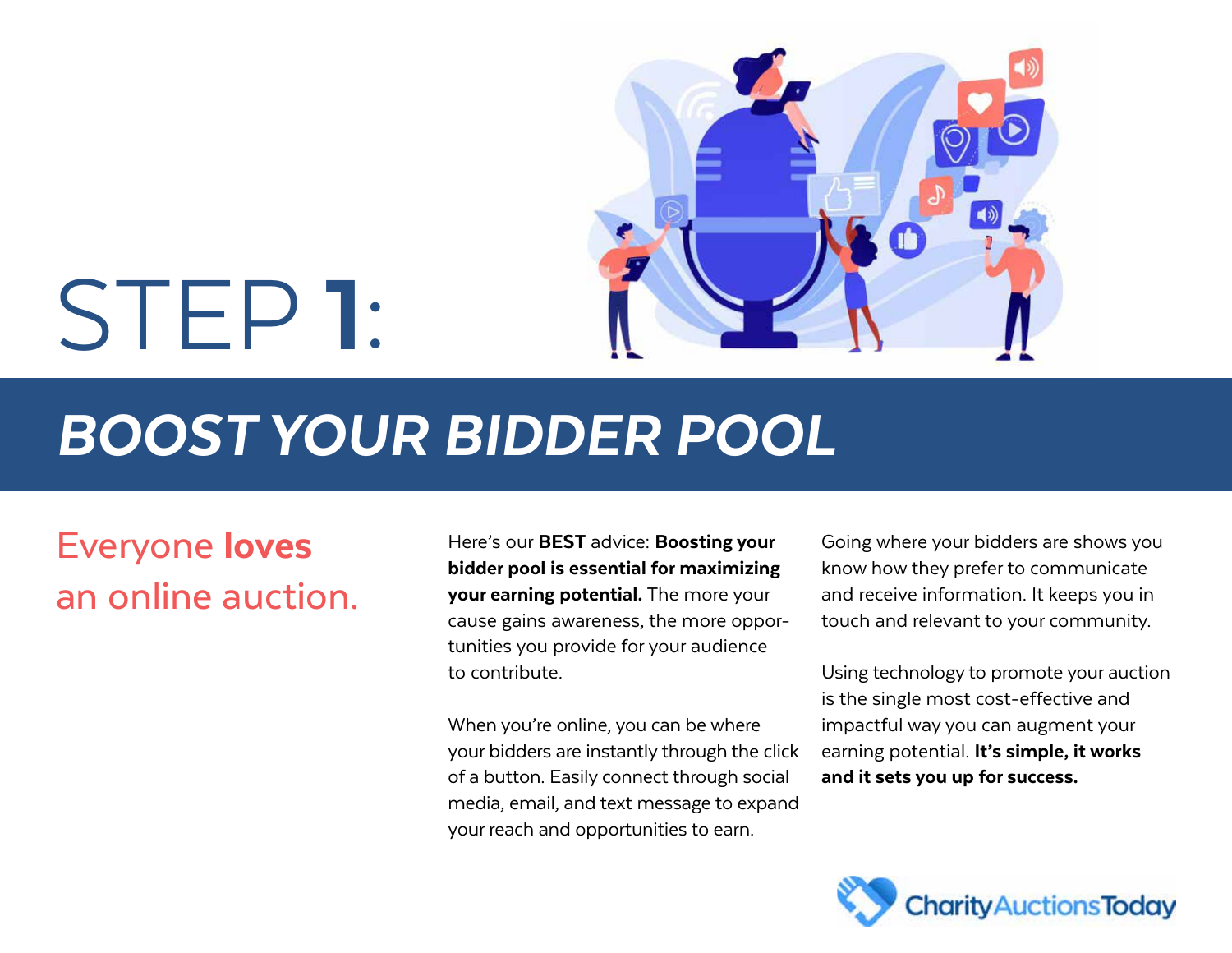

## STEP 2**:**

### *INCREASE CASH DONATIONS*

Statistics show that over 50% of the people who receive an email about a crowdfunding campaign make a donation.

Give your guests an **easy** way to contribute cash donations to your cause, and they'll be more likely to participate in your auction.

Not everyone wants or has the means to bid on items. Their top choices may have already been won. The bidding war may be accelerating past their reach - or - they want to donate MORE.

Providing the option of a cash donation encourages giving.

Don't be left behind. Give donors choices. Expand your horizons and reap the rewards.

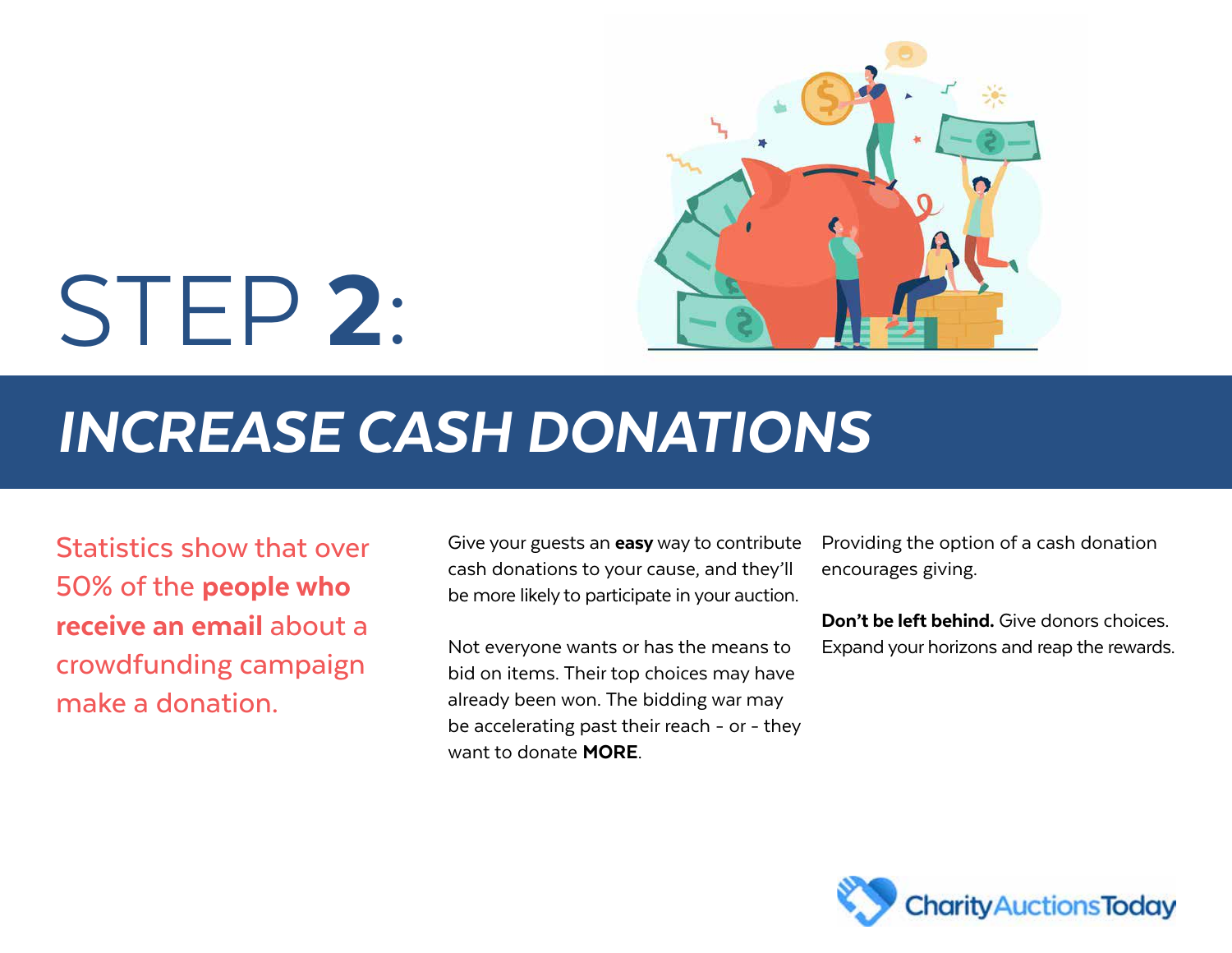

### STEP 3**:**

### *SELL MORE SPONSOR ADS*

### Tap into your local connections.

Local business are looking for new and innovative ways to make genuine connections with their customers.

By selling event sponsorship through your auction, you help local business to show their support and gain exposure.

Sponsorship provides your charity with another income stream, connects you to their client base, and vastly increases your community reach.

With a sponsorship, you can create new avenues of support and long lasting, mutually beneficial professional relationships.

With a little creativity and initiative, you can turn that bidder pool from a puddle into an ocean of possibility.

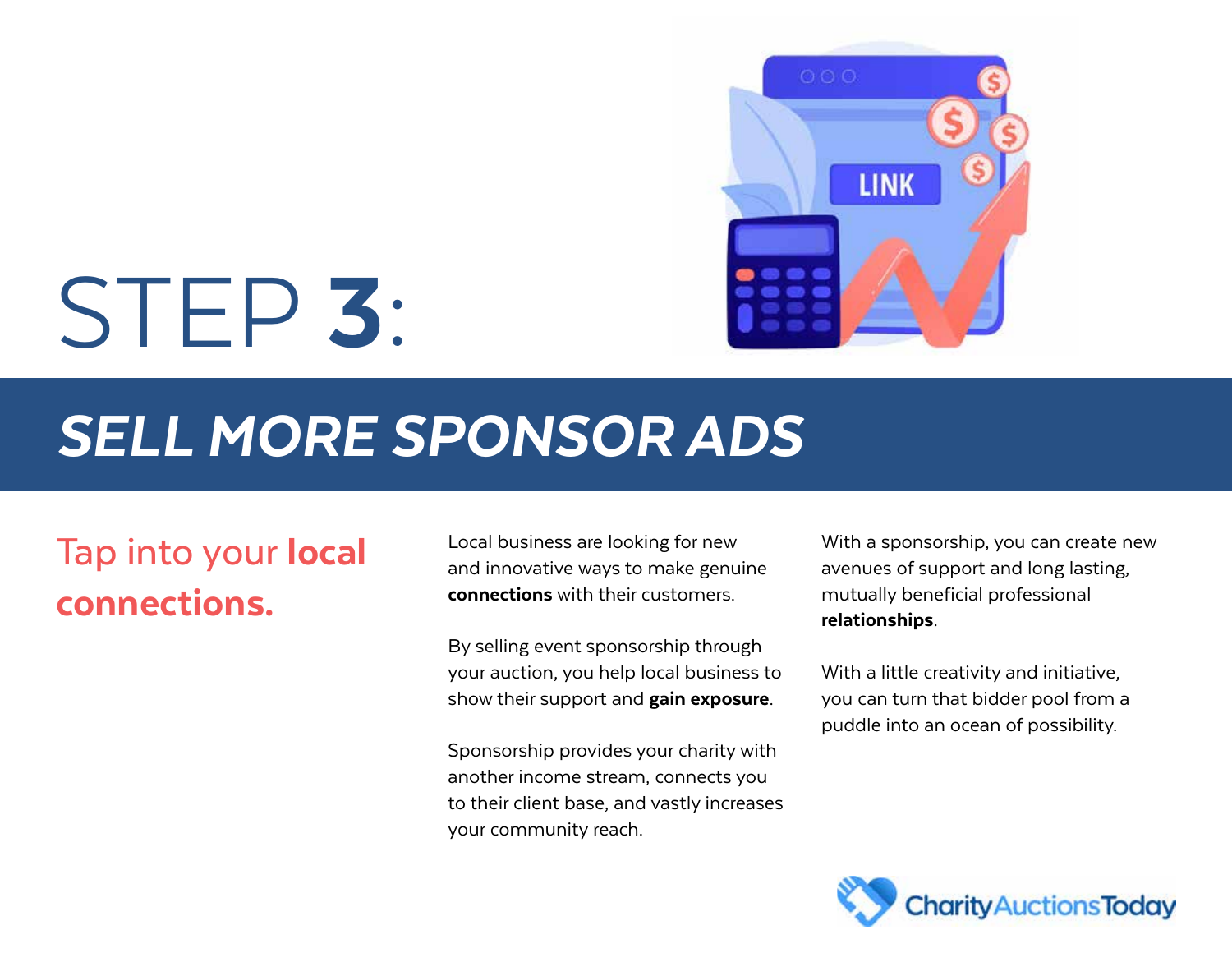

### STEP 4**:**

### *RE-ENGAGE WITH NON-WINNERS*

Give non-winners the opportunity to donate.

Re-engaging with non-winners is crucial to going beyond your final auction totals. Your auction's success is directly related to how and how often you communicate with your donor pool.

In general, auction campaigns raise 5x more and crowdfunding campaigns raise 126% more with *consistent* donor contact. In the past year, mobile giving donations have increased 205%.

The statistics speak for themselves when it comes to your maximizing potential. You need to stay in touch with your audience.

Look for ways to reach out to your bidders that lost an auction. Give them a chance to make a cash donation, highlight items with no bids, keep them informed of your progress. Text, email and social media are the perfect tools to stay connected.

Never miss an opportunity to engage and for your donors to give.